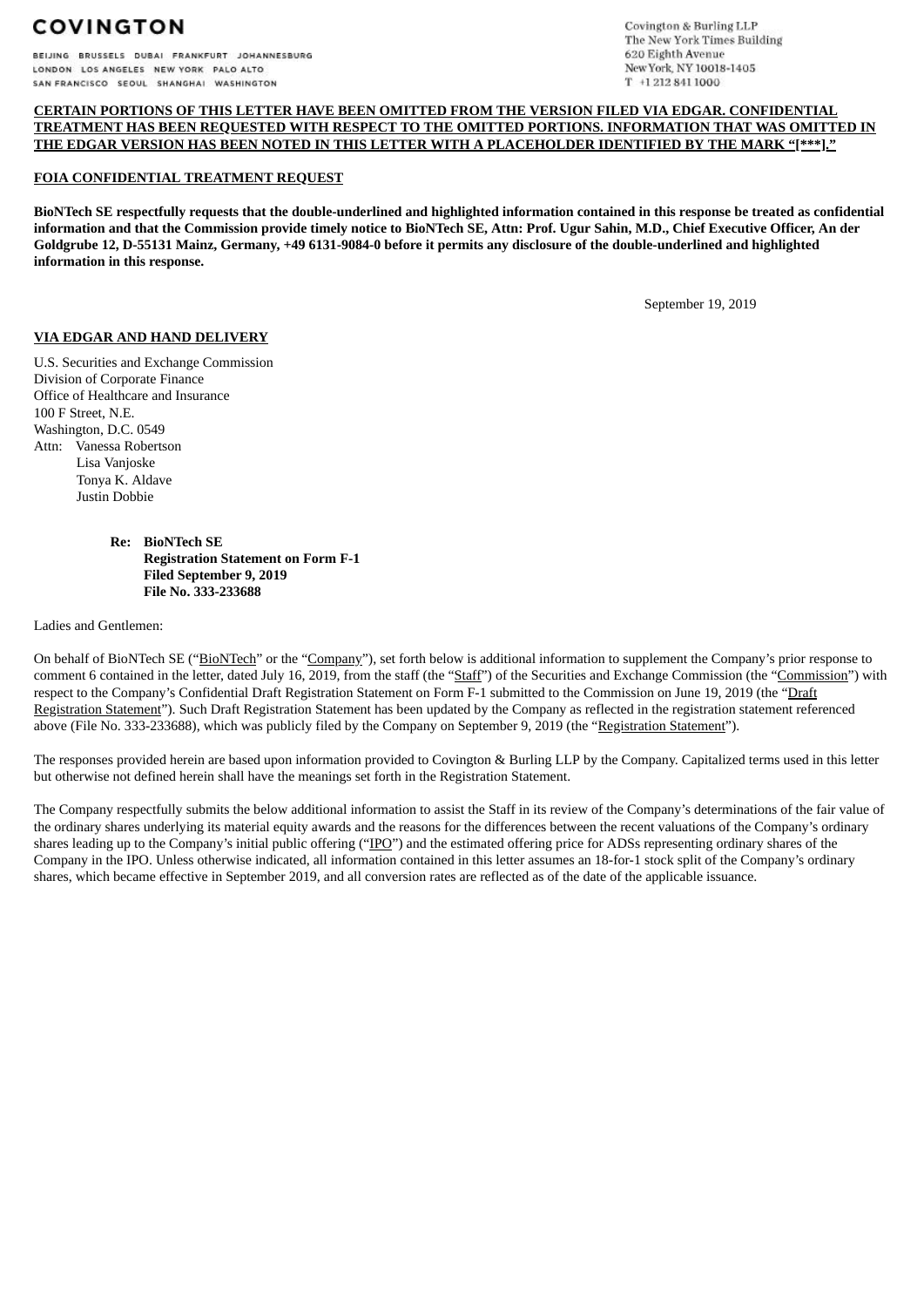U.S. Securities and Exchange Commission Division of Corporation Finance Office of Healthcare & Insurance September 19, 2019

Page 2

#### **Determining the Price per Ordinary Share Prior to the IPO**

The following sets forth a description of each of the Company's recent equity issuances directly related to the fair value determinations underlying the Company's stock-based compensation expense for the fiscal year ended December 31, 2018 and the six months ended June 30, 2019.

#### **Series A Investment**

In accordance with an Investment Agreement dated December 29, 2017 (the "Series A Investment Agreement"), the Company issued 22,587,912 shares to certain investors for a price of \$11.99 per share (€10.14 per share) for total transaction proceeds of approximately \$271 million (the "Series A Investment"). The investors included various funds affiliated with Redmile Capital, Fidelity, and Janus Henderson, as well as Fynveur SCA, First Capital, Kendal Global and Filet Capital. Such investors entered into the Series A Investment Agreement with the existing shareholders of the Company, and Mr. Sean Marett, Dr. Sierk Poetting, Prof. Dr. Ugur Sahin and Prof. Dr. Christoph Huber were also parties to the Series A Investment Agreement solely in their capacities as indirect shareholders. The transaction was negotiated with new investors Redmile Capital and Fidelity leading the negotiations on behalf of the investor group. The agreed Series A Investment pre-money enterprise value was \$[\*\*\*]. The Series A Investment closed on February 1, 2018.

#### **Pfizer Investment**

In accordance with an Investment Agreement, dated July 20, 2018 (the "Pfizer Investment Agreement"), the Company issued a total of 3,360,870 shares, 3,054,060 shares of which were subscribed for by Pfizer Inc. ("Pfizer") with the remaining shares being subscribed for by existing shareholders, in each case against cash contributions of \$16.37 per share (weighted average €13.99 per share) for total transaction proceeds of approximately \$55 million (the "Pfizer Investment"). The price per share was determined in negotiations between the Company and Pfizer. The negotiated terms of the Pfizer Investment Agreement included an agreed-upon pre-money enterprise value of the Company of \$[\*\*\*]. The Pfizer Investment closed on October 18, 2018.

#### **Employee Stock Option Plan Issuance**

On November 15, 2018, the Company established an Employee Stock Option Plan (the "ESOP"), pursuant to which the Company has issued options to purchase shares to certain employees and to members of the management board from time to time. In each case, the fair value of each option was determined with reference to the most recent significant third-party investment in the Company's shares, along with other assumptions as disclosed in Note 16.2 of the Company's consolidated financial statements as of and for the six months ended June 30, 2019. In addition, the Company utilized an independent third-party appraisal firm to confirm that the transaction selected was appropriate for the purpose of determining fair value of the options granted.

On November 15, 2018, the Company granted options for 11,818,602 underlying shares at an exercise price of \$11.47 per share (€10.14 per share) (the "November 2018 ESOP Grant"). The Company measured the total share-based payment expense to be recognized over the life of these options as €79.7 million, of which, €17.8 million and €7.6 million were recognized in the statement of operations for the six months ended June 30, 2019 and the year ended December 31, 2018, respectively. Other issuances under the ESOP are not material.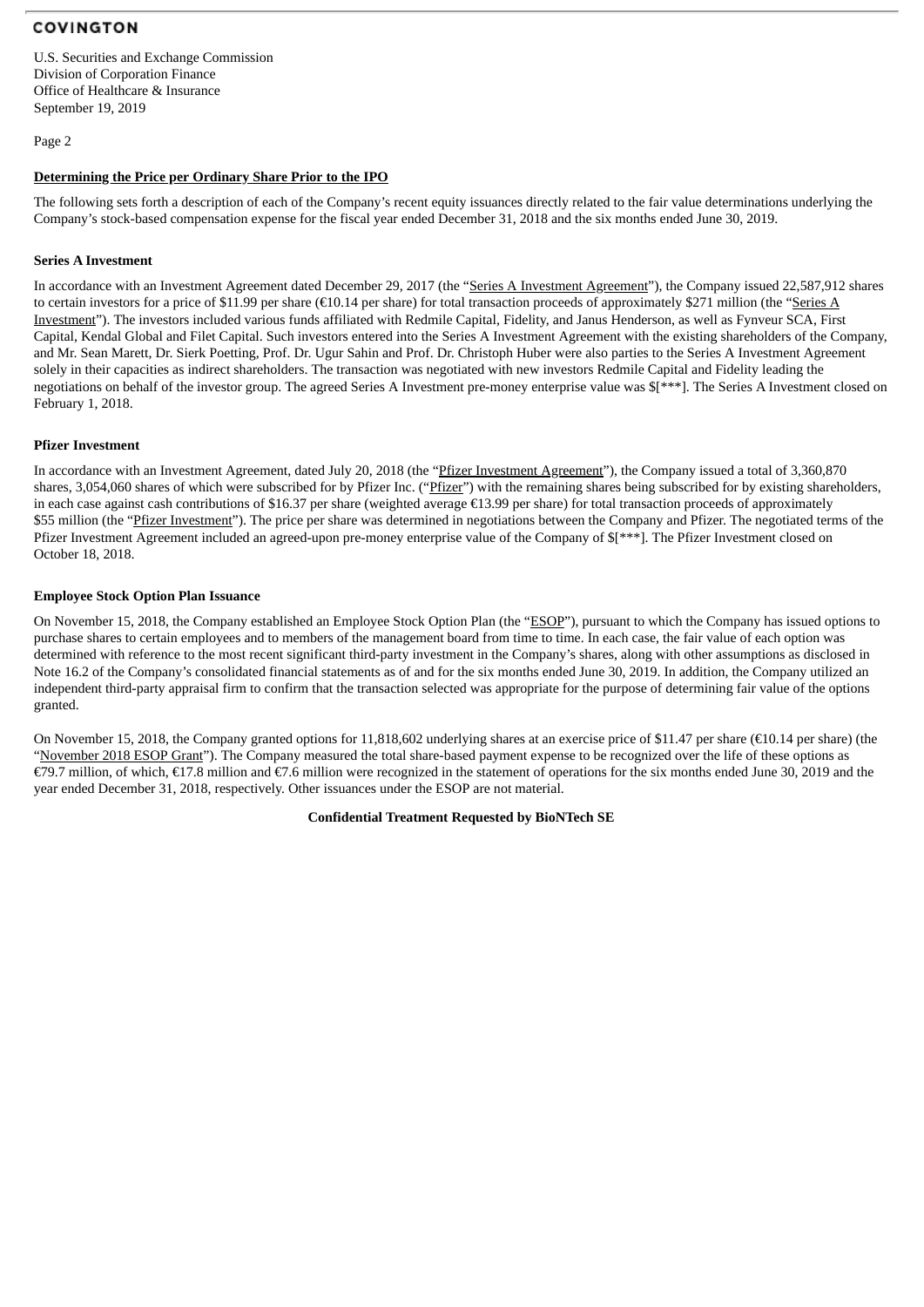U.S. Securities and Exchange Commission Division of Corporation Finance Office of Healthcare & Insurance September 19, 2019

Page 3

#### **Preliminary IPO Price Range**

The Company has taken into consideration guidance and market data from representatives of the underwriters for the IPO that have been presented to and reviewed by the Supervisory Board and management. To provide further information for the Staff's consideration, the Company advises the Staff that it currently anticipates a price range of approximately  $I^{\ast\ast}$ ] to  $I^{\ast\ast}$ ] per ADS, each representing [\*\*\*] ordinary shares (the "Preliminary Price Range"). The actual price range to be included in a subsequent amendment to the Registration Statement (which will comply with the Staff's interpretation regarding the parameters of a *bona fide* price range) has not yet been determined and remains subject to adjustment based on factors outside of the Company's control. However, the Company believes that the foregoing indicative price range will not be subject to significant change.

#### Comparison of Most Recent Share Price Utilized in the Valuation of the November 2018 ESOP Grant and the Preliminary Price Range

As is typical in initial public offerings, the Preliminary Price Range was not derived using a formal determination of fair value, but was determined based on discussions between the Company and representatives of the underwriters. Prior to September 2019, the Company and underwriters had not had any specific discussions regarding the Preliminary Price Range. Among the factors that were considered in setting the Preliminary Price Range were the following:

- the price per ordinary share of \$18.10 in the Company's 2019 Series B private placement, a transaction including, among others, multiple sophisticated, independent investors, for aggregate proceeds of approximately \$225.6 million (€198.6 million);
- the general conditions of the securities market and the recent market prices of, and the demand for, publicly traded securities of comparable companies;
- the Company's financial condition and prospects;
- estimates of business potential and earnings prospects for the Company and the industry in which it operates;
- recent performance of initial public offerings of companies in the biotechnology sector; and
- progress and stage of development of the Company's development programs.

The Company believes that the difference between the price per ordinary share of \$16.28 per share ( $\epsilon$ 14.40 per share) at the November 2018 ESOP Grant date, which utilized the Pfizer Investment share price as part of the valuation of the November 2018 ESOP Grant, and the Preliminary Price Range of \$[\*\*\*] to \$[\*\*\*] per ADS, each representing [\*\*\*] ordinary shares, is the result of the factors above and the following factors and positive developments with respect to the Company's business that occurred subsequent to the November 2018 ESOP Grant:

- The Preliminary Price Range necessarily assumes that the IPO has occurred and a public market for the Company's ordinary shares underlying ADSs has been created, and therefore excludes any discount for present value or lack of marketability of the Company's ordinary shares underlying ADSs. In contrast, the prior determinations of the Company's enterprise value did not reflect any assumptions as to whether the IPO would occur.
- Since the November 2018 ESOP Grant, the Company has taken several steps towards the completion of an IPO, including:
	- on April 2, 2019, the Company held its IPO organizational meeting;
	- in June, July, August and September 2019, the Company held "testing-the-waters" meetings at which the Company received positive feedback from potential investors; and
	- on September 9, 2019, the Company publicly filed the Registration Statement with the Commission.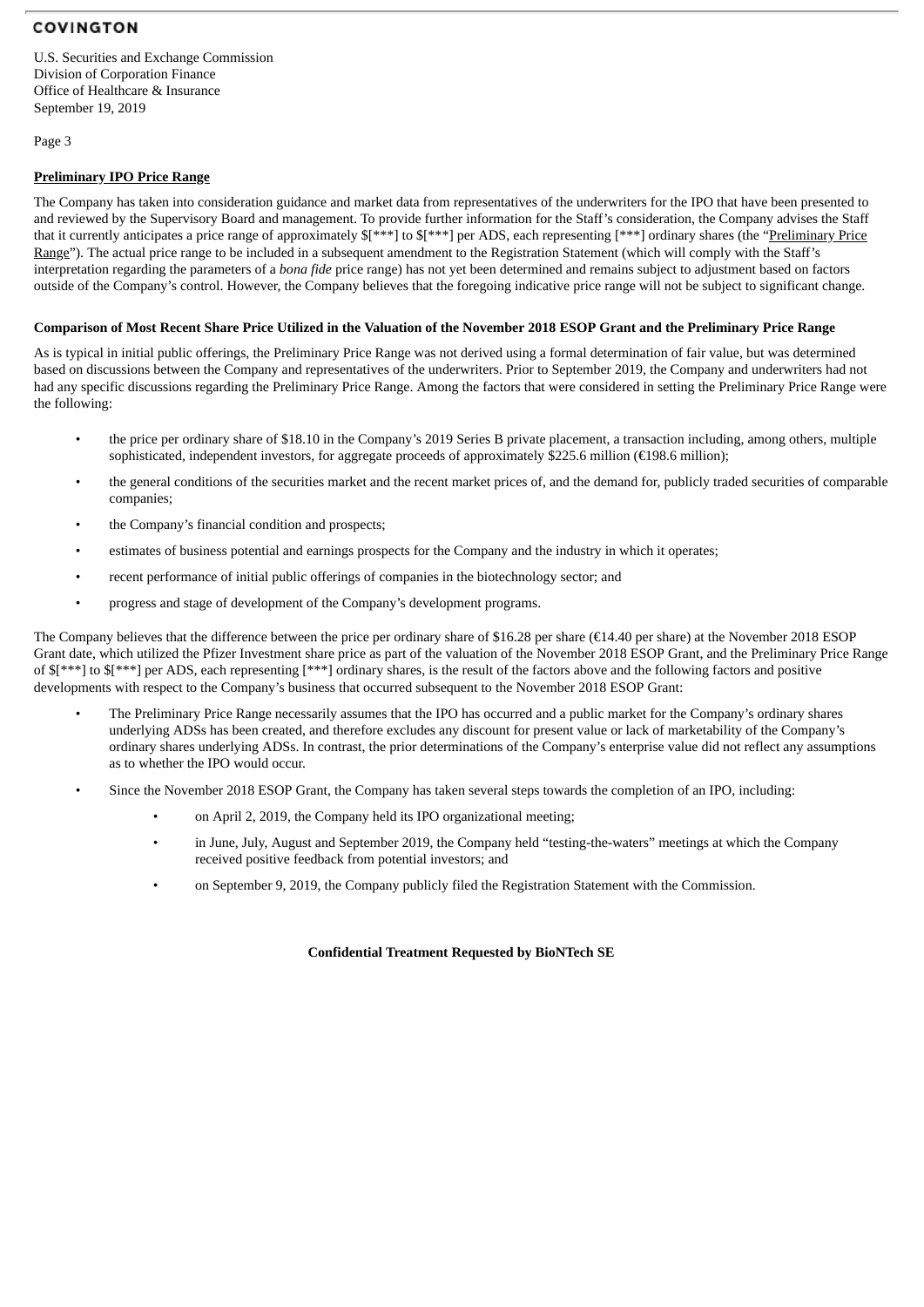U.S. Securities and Exchange Commission Division of Corporation Finance Office of Healthcare & Insurance September 19, 2019

Page 4

- Since the November 2018 ESOP Grant, the Company also made further progress in the advancement of its clinical programs and the execution of its business strategies, including:
	- the Company has continued to progress its preclinical studies and clinical trials, including its Phase 1 trial for BNT111, its lead FixVac off-the-shelf product candidate for advanced melanoma, and its Phase 2 trial for BNT122, its iNeST product candidate for first-line melanoma, which is being developed in collaboration with Genentech;
	- in January 2019, the Company entered into an asset purchase agreement to acquire MAB Discovery GmbH's operational antibody generation unit near Munich, Germany;
	- in May 2019, the Company acquired certain antibody assets from MabVax Therapeutics Holding, Inc., including an antibody discovery engine and MVT-5873 (BNT321), a clinical-stage targeted cancer antibody;
	- on August 30, 2019, the Company entered into a letter agreement and investment agreement with the Bill & Melinda Gates Foundation to advance the development of immunotherapies for the prevention and/or treatment of HIV and tuberculosis and up to three additional infectious diseases; and
	- on September 9, 2019, Eli Lilly notified the Company that it had selected its first target under the Lilly Agreement regarding TCR-based therapeutics for the treatment of cancer.
- The proceeds of a successful initial public offering would substantially strengthen the Company's balance sheet by increasing its cash resources. In addition, the completion of the IPO would provide the Company with more ready access to the public company equity markets.

The Company respectfully submits that the difference between the price per ordinary share utilized in the valuation of the November 2018 ESOP Grant and the Preliminary Price Range is reasonable and appropriate for the reasons described herein. The Company will continue to update its disclosure for all material share-based compensation transactions through the effective date of the Registration Statement.

The Company respectfully requests that the Staff return to the undersigned this letter pursuant to Rule 418 of the Securities Act of 1933, as amended, once the Staff has completed its review. For the convenience of the Staff, we have provided a self-addressed stamped envelope for this purpose. We respectfully reserve the right to request that this letter be returned to us at an earlier date.